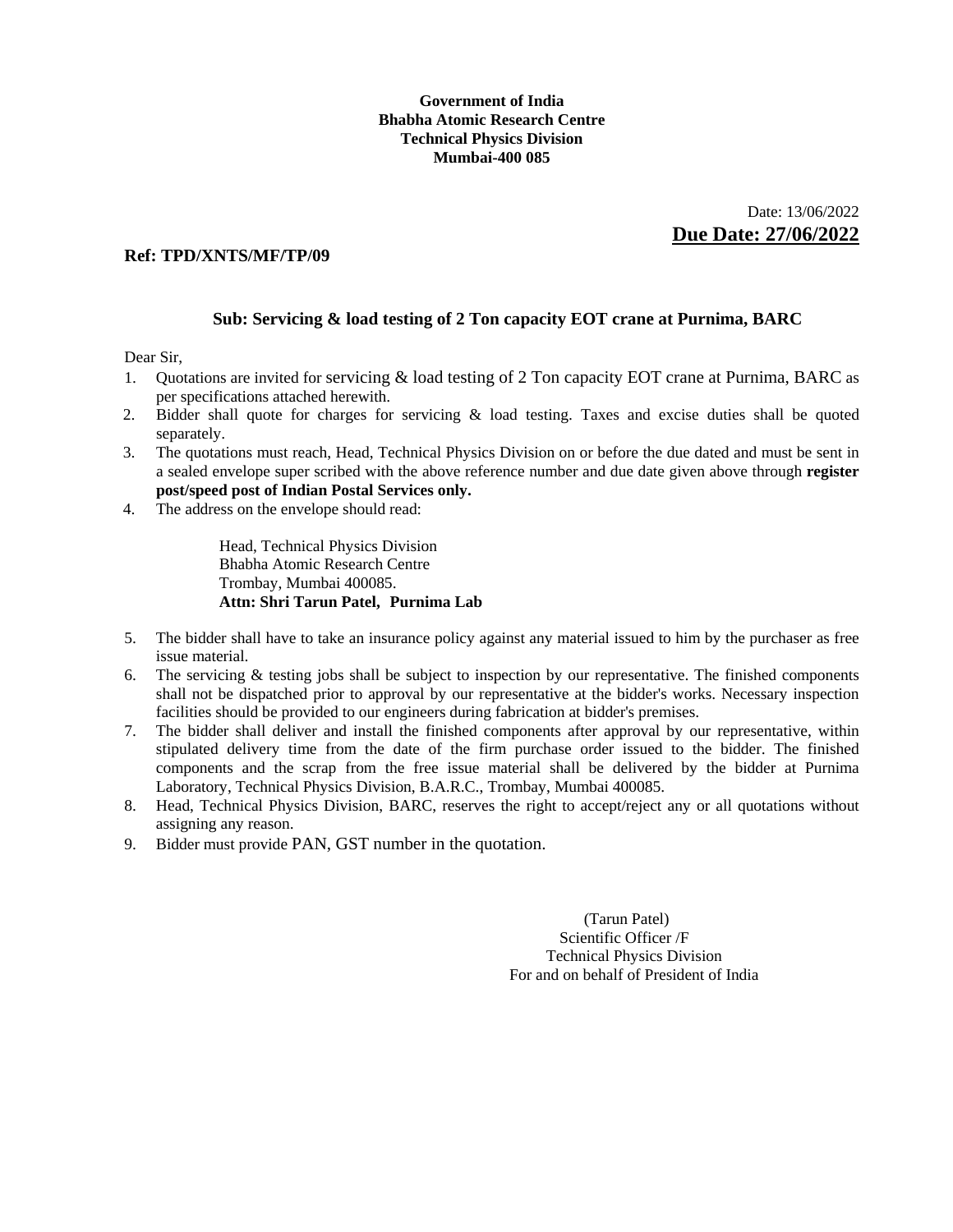- 1.0 Quality surveillance, inspection and inspection report:
	- 1.1 All work covered by the specification shall be subject to quality surveillance by the purchaser or his authorized representative for which purpose the fabricator shall allow access at all reasonable times during manufacture to:
		- 1.1.1 the premises in which the work is being carried out;
		- 1.1.2 the drawings and/or tooling involved
		- 1.1.3 gauges, inspection instruments etc. required for inspecting the work.
	- 1.2 Inspection and tests shall be carried out by the fabricator as per the requirements detailed in the drawings and these specifications.
	- 1.3 The fabricator shall submit three copies of inspection reports to the purchaser for approval if requires.
	- 1.4 Components found unsatisfactory as to workmanship or material shall be removed by fabricator and replaced by components which are satisfactory.
	- 1.5 Fabricator shall use materials as specified by the purchaser and submit to the purchaser, the material test certificate for approval.
	- 1.6 The finished components shall not be dispatched prior to approval by our engineer at bidder's works.
- 2.0 Delivery

The bidder shall deliver the finished components after approval by our engineer within the delivery period mentioned in the firm purchase order issued to the bidder. Any delay which is attributable to the contractor is liable for penalty @1/2 % per week (max. 10%) to be imposed on the contractor.

3.0 Sub contract

The fabricator shall not sub-contract any or all the work without written consent from the purchaser. The fabricator shall be responsible to the purchaser for all work of the subcontractor of the fabricator, if allowed by the purchaser.

- 4.0 Tax
	- 4.1 Except GST no other taxes are payable.
	- 4.2 Income tax@2% will be deducted from the bill.
- 5.0 Site : All materials should be delivered to **Purnima building, BARC, Trombay, Mumbai -400 085.**